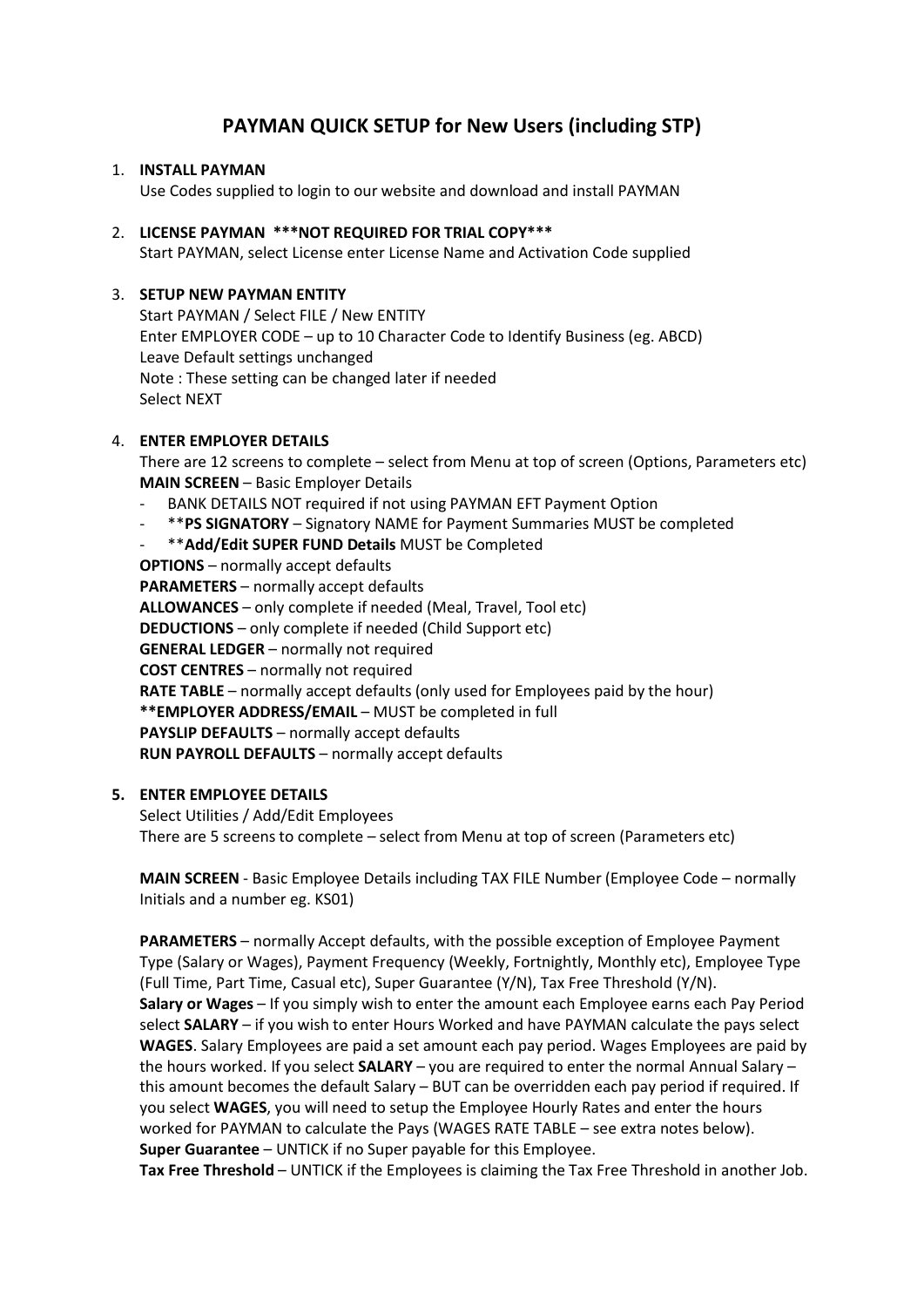**PAY ALLOCATION** – Select Super Fund (only enter Bank Details if using PAYMAN EFT option)

**PAY OPTIONS** – depending on whether SALARY or WAGES was chosen, you can either leave the Salary or Hours worked as ZERO and enter them when you create the PAYROLL. If an Employee earns the same amount every pay or works the same hours every pay you can enter them now and they will be stored and included each pay by default (Note : If you enter a Salary amount it MUST be the Annual Salary Amount).

**Vary Tax** - – PAYMAN will automatically calculate the tax using the ATO Tables unless Override is selected.

**Vary Super** - PAYMAN will automatically calculate the Employer Superannuation Contribution unless Override is selected**.**

**NOTE :** If you wish to enter your own amount for Tax or Super select OVERRIDE.

**LEAVE OPTIONS** – leave blank unless using the Leave recording option Select Done / Accept

# **Repeat for Each Employee**

Select EXIT

# 6. **SETUP EMAIL PARAMETERS**

If you wish to E-Mail Payslips to Employees you MUST Setup the E-Mail Parameters Select Email Data / Setup SMTP SERVER – enter your Service Provider details from list on right Enter your Email Address SMTP Port – leave as 25 Default Email – enter your Accountants Email Address (optional) this will allow you to easily send your PAYROLL Data Set to your Accountant if required. Server Access Codes (Username/Password) – Normally not required OK / EXIT

## 7. **REGISTER FOR STP GATEWAY SERVICE \*\*\*NOT REQUIRED FOR TRIAL COPY\*\*\***

Note : We use and recommend the ATO approved SUPERCHOICE STP Gateway Service Select Other Functions / Single Touch Payroll / Gateway Self Register Follow prompts as requested

**IMPORTANT** : You will be required to Enter a **USERNAME** – this can be anything you like – but whatever you choose make sure you **WRITE IT DOWN** and remember it as you will need it later. **BANK DETAILS** : You will be prompted to enter the Bank Details from which the SUPERCHOICE Monthly Gateway Fee will be debited (\$7 per month for less than 20 Employees and \$12 per month for 20 or more Employees).

**EMAIL/PASSWORD** – once completed SUPERCHOICE will send you an Email with your PASSWORD and instructions about completing your Gateway Registration

## 8. **ENTER STP USERNAME AND PASSWORD \*\*\*NOT REQUIRED FOR TRIAL COPY\*\*\***

Select Utilities / Edit Employer Details / Parameters Enter STP Client Login ID (Username) and STP Client Password (bottom of screen) Note : To avoid typing errors, Copy and Paste PASSWORD from E-Mail

# 9. **PROCESSING PAYROLL**

Select Data Entry / Payroll Variations / Yes Enter Dates (normally the Payroll and Processing Date are the same) and the Super Payment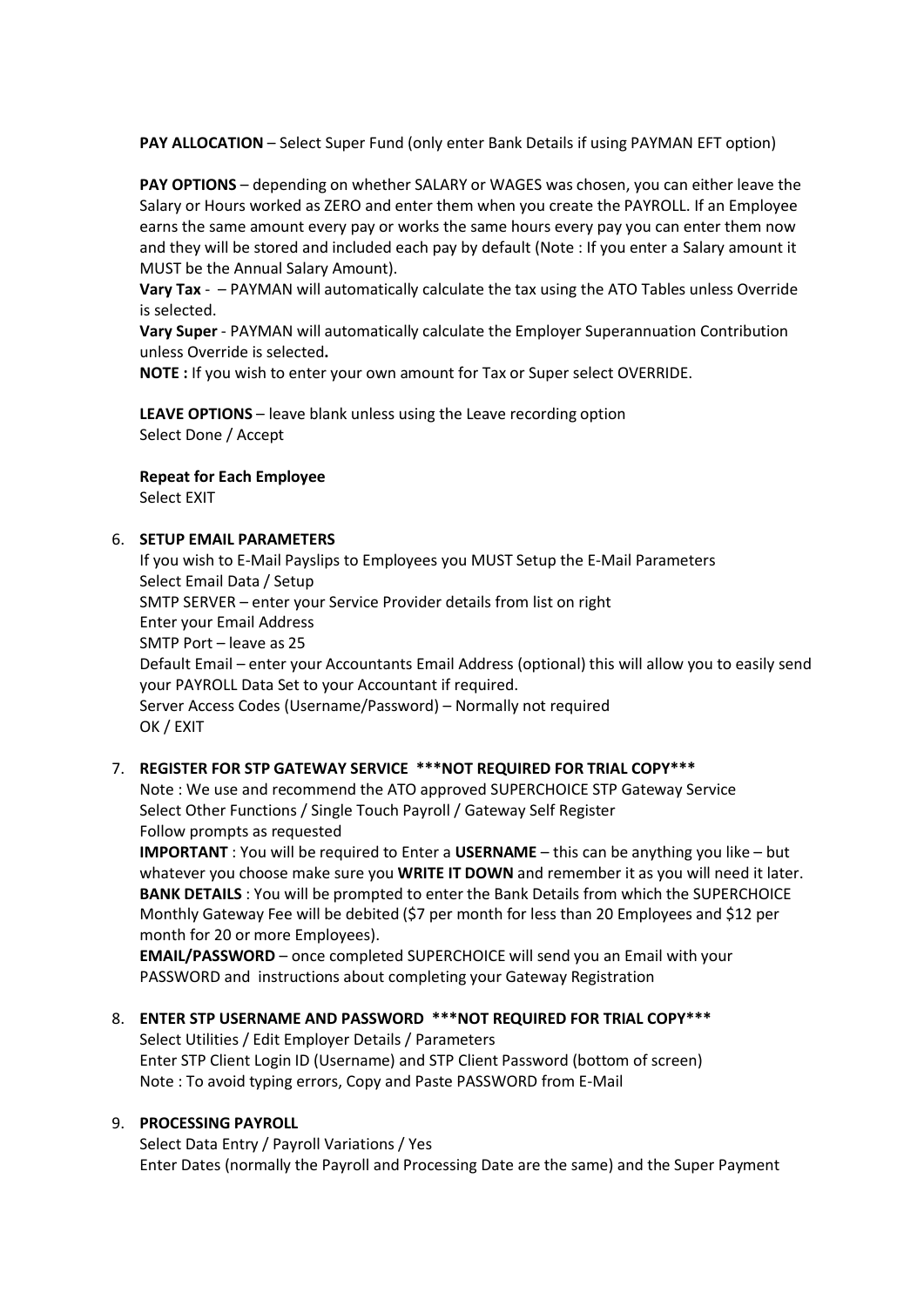Date is End of Month or end of Quarter Select Pay Period you are paying Continue

Select Employee Enter Pay Amount (Salary) or Hours (Wages) and other Pay Details (if any) Accept Repeat for each Employee

Note : If your pays are consistent and you entered a Salary Amount or Wages Hours during Employee / Pay Options setup they will appear here by default – they can be edited if required.

Note : This is where you would enter Hours Worked and Leave details if these Options were selected during Setup)

TAX and SUPER – PAYMAN will automatically calculate the Tax and Super as per the ATO Tax Tables and as per the SUPERANNUATION Rate entered into PAYMAN.

#### 10. **RUN PAYROLL AND PRINT/EMAIL PAYSLIPS AND POST PAYROLL**

Select Run Payroll / Continue Select Print Wages Salary Summary report (check pays are correct – return to Data Entry / Payroll Variations if changes required) Select Print PAYSLIPS / Select Print or Select Email Payslips as required

**IMPORTANT** : The Payroll MUST be POSTED to update the entries and to create the STP File

Select POST PAYROLL ENTRIES / OK (Backup Message)

**BACKUP** – Prior to Posting the Payroll, we will make a Backup of the PAYMAN Data

Insert USB Memory Stick (MUST be inserted before BACKUP is selected) Select **BACKUP DATA TO A SELECTED LOCATION** button (bottom left of screen) Change Disk Address to USB Drive Address (select from drop down list) Select OK

Select POST ENTRIES (accept defaults) / YES (confirmation message)

**IMPORTANT** : The POST PAYROLL ENTRIES Option Automatically links to the STP Option

- YES (Proceed to Lodge STP)
- YES (Create STP Unique Identifier)

#### 11. **SINGLE TOUCH PAYROLL FILE TRANSFER** screen now displays

Select **CONTINUE AND CREATE FILE BUTTON** (bottom left of screen – accept defaults)

- YES (create Bulk File)
- OK (confirm Single Touch Payroll Bulk File)

#### 12. **API DATA TRANSMISSION VIA GATEWAY \*\*\*NOT REQUIRED FOR TRIAL COPY\*\*\***

Select **SEND FILE TO ATO VIA API BUTTON** (bottom left of screen)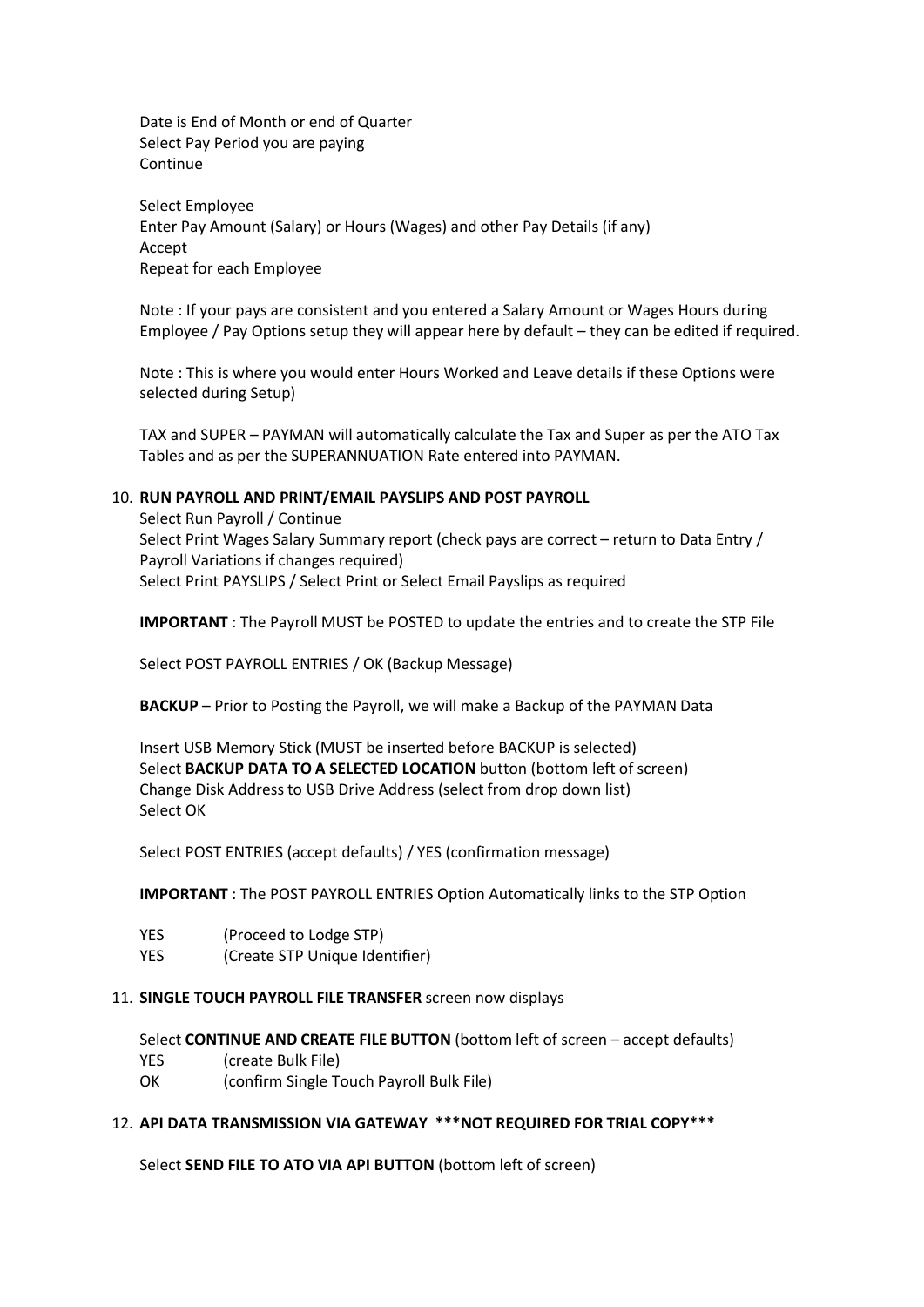# Select **LODGE STP FILE TO ATO Button** (bottom right of screen)

EXIT (ATO response messages will display – but process is now complete) EXIT

## 13. **REPORTS**

There are a large range of reports and report options available. All reports can be displayed or printed – feel free to review the reports and see which ones suit you best. Some of the more useful reports can be selected as follows :

Select Reports / Ledger Reports / Employee Ledger

Select Reports / Summary Reports / Periodic Tax Summary (Monthly or Quarterly) Select Reports / Summary Reports / Superannuation Summary (can be printed by Employee)

# 14. **STP - YEAR END**

When Creating and Lodging the LAST STP File of the Financial Year you need to TICK the **[x] Last Payroll for Current Financial Year (Finalise)** option when creating the STP file.

# 15. **YEAR END**

At the end of the Financial Year PAYMAN needs to be rolled over into the New Financial Year. This process will automatically make a Duplicate copy of your PAYROLL on the computer, if your PAYROLL ENTITY was called ABCD – the 2019 copy would be called ABCD19. This means you will have two PAYROLL ENTITIES on your Computer, ABCD and ABCD19. ABCD is ready for the new year and ABCD19 is a copy of the previous year. Please complete the following check list.

a. Select Year End / Payment Summary report (print end of Year Summary)

b. Select Year End / Payment Summaries (print Employee Payment Summaries)

c. Select Year End / Start New Payroll Year (Balance Forward) / OK Select Backup Data (make a Backup to a USB Memory Stick as normal) Select Accept / YES (Do you want to Proceed) Select YES / OK (PAYMAN Will now make a Duplicate Copy of your Payroll) Select OK (Parameter Changes – Super Rate, FBT Rate etc) EXIT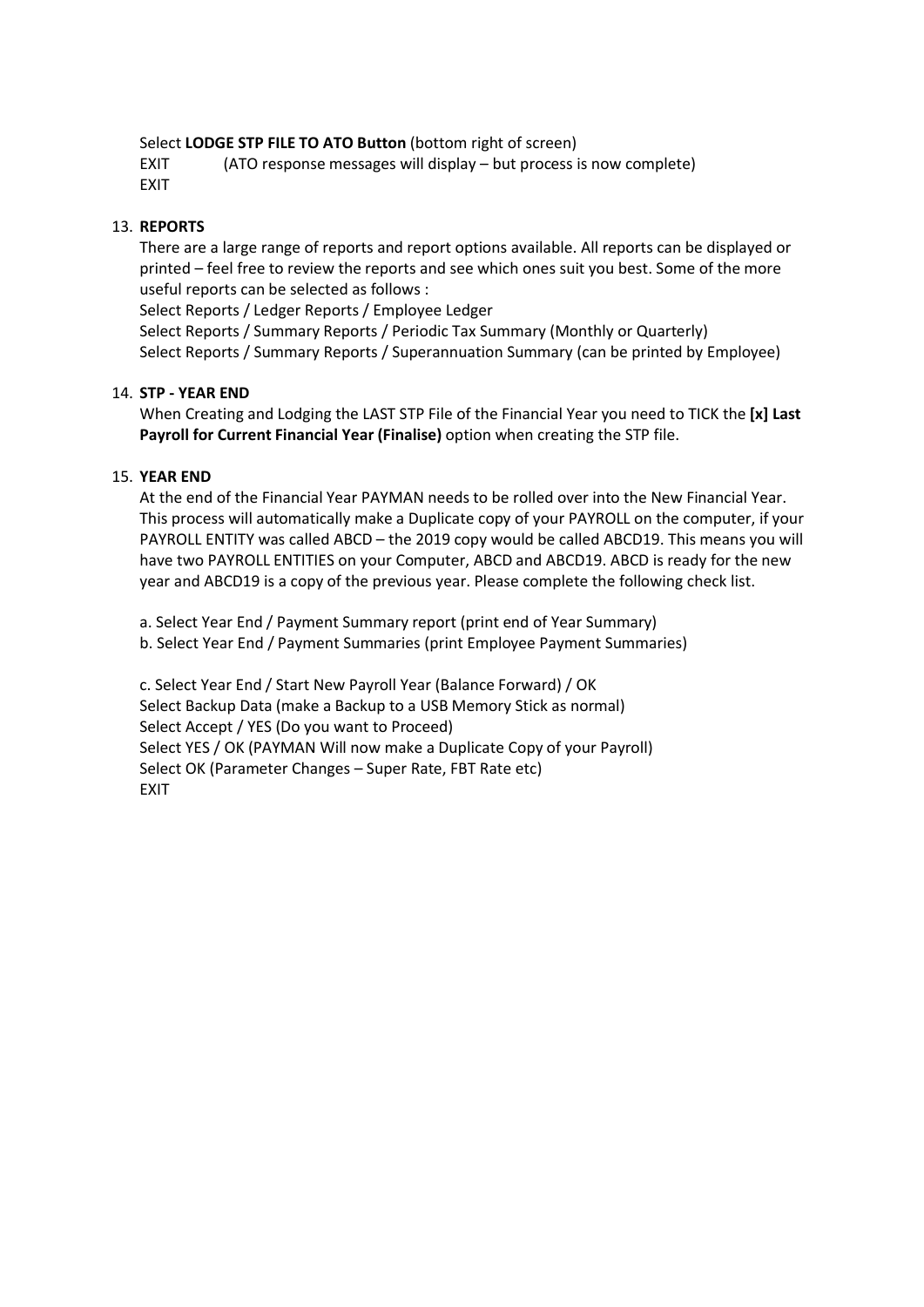# **PAYMAN – ADDITIONAL SETUP OPTIONS**

# **1. OPENING YTD BALANCES**

If you are starting PAYMAN during the year and want to use PAYMAN for Year End reporting (including Payment Summaries) you will need to enter the Employee YTD Opening Balances. These are the YTD totals for each Employee as at the date you start using PAYMAN.

Select Data Entry / After the Fact Payroll / Payroll Ledger Entries

STP Message - **Select NO** (Opening YTD Balances will be automatically included in the STP File)

| <b>Employee Code</b>  |                | Select Employee                                                                  |
|-----------------------|----------------|----------------------------------------------------------------------------------|
| Date                  |                | Enter AS AT Date of Opening Balance                                              |
| Ref No.               | ÷              | <b>Accept Default</b>                                                            |
| Cheque No.            |                | Leave Blank                                                                      |
| Gross Pay             | $\ddot{\cdot}$ | <b>Enter Total Opening Balance</b>                                               |
| <b>Tax Withheld</b>   |                | <b>Enter Total Tax</b>                                                           |
| <b>Employer Super</b> | ÷              | <b>Automatically Calculated</b>                                                  |
| Gross for Super (OTE) | $\ddot{\cdot}$ | Same as Gross Pay                                                                |
| Net Pay               |                | Gross Pay less Tax (listed below)                                                |
|                       |                | Enter other amounts if applicable (Allowances, Deductions, Salary Sacrifice etc) |

## ACCEPT

Repeat for each Employee

ACCEPT / POST (**Important** – after last entry you must ACCEPT and POST to update entries)

## 2. **WAGES EMPLOYEES – HOURLY RATE TABLE**

If you choose to setup Employees as WAGES there are a few additional setup steps required. **Utilities / Add/Edit Employee (Select Employee) / Pay Options**

Each employee can have up to four BASE HOURLY Rates of Pay (Hourly Rate 1, Hourly Rate 2 etc). Only one of these Rates need to be used if ALL potential pay rates can be calculated from the one Hourly Rate. For example, Time and a Half is simply Hourly Rate 1 multiplied by 1.5. The only time you need to use Rates 2, 3 or 4 is if the employee is sometimes paid a rate that is totally unrelated to Hourly Rate 1.

# **Utilities / Edit Employer / Rate Table**

The Rate Table lets you define the different Pay Rates your employees are paid.

| Description   | Description of Hourly Rate                              |
|---------------|---------------------------------------------------------|
| x Factor      | Multiplication Factor (time and a half would be 1.5)    |
| Employee Rate | Which Employee Rate to use (normally Hourly Rate 1)     |
| Apply Super   | Does the Super Guarantee apply?                         |
| Normal        | Are these hours considered normal hours (not overtime)? |

# 3. **ANNUAL LEAVE AND SICK LEAVE DETAILS**

PAYMAN can record and keep Leave details by completing the following extra setup steps. **Utilities / Add/Edit Employee (Select Employee) / Leave Parameters**

Leave can be stored in Days or Hours (Days is the default) and can be accrued based on Hours worked or by Pay Period (Pay Period is the default).

**LEAVE INCREMENTS** – this is the fraction of a day that is added to the leave balance every time a Payroll is completed and posted. PAYMAN can calculate the Increments by clicking the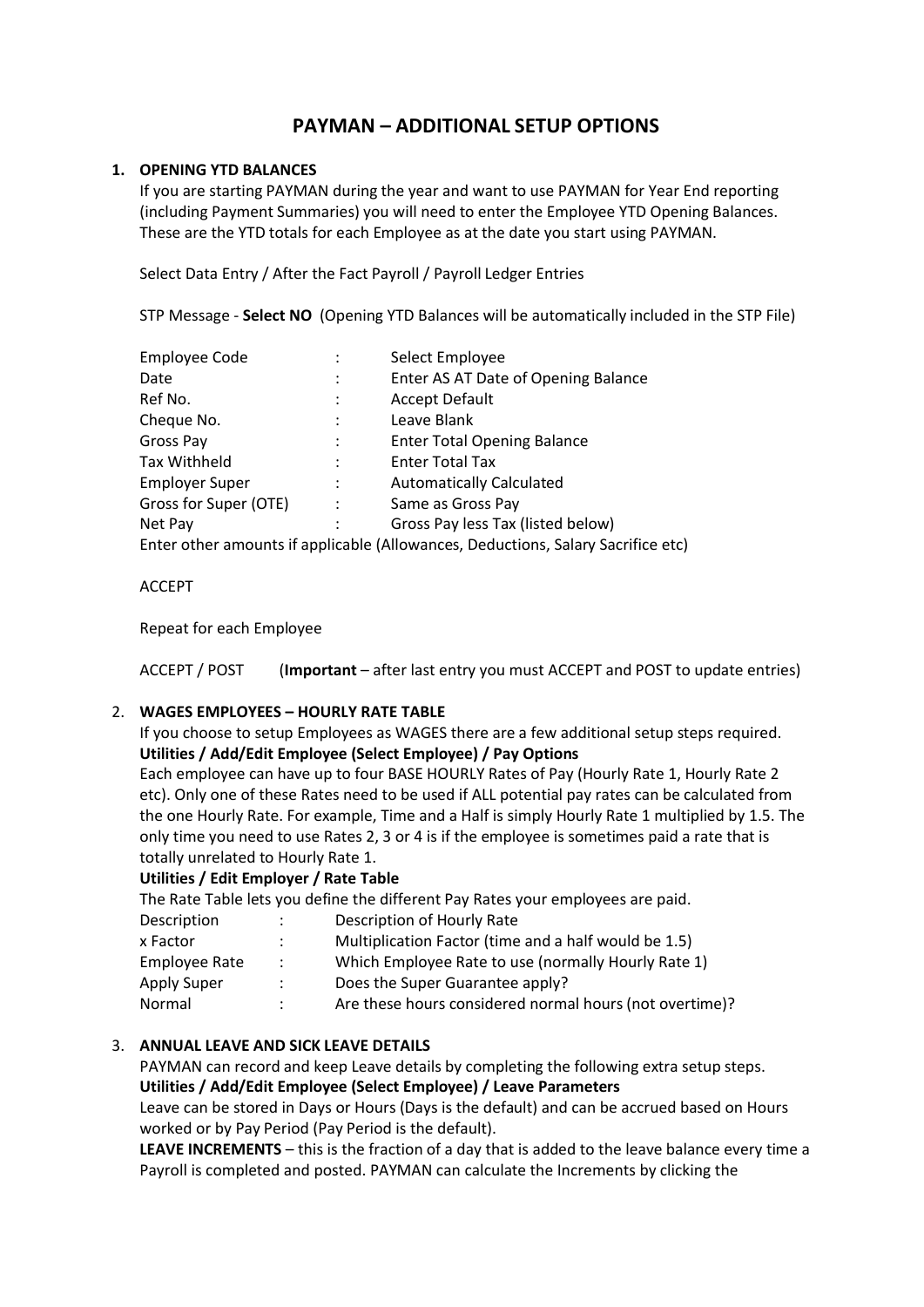CALCULATE HOLIDAY/SICK INCREMENTS button. This calculation will be based on the Employee being entitled to 20 Holiday days and 10 Sick days per year.

**LEAVE OWING** – the opening Leave Balances need to be manually calculated and entered (bottom right of screen)

## 4. **EFT PAYS**

PAYMAN can create an EFT Payment Transfer file that can be uploaded through your Banks Website to electronically pay your Employees. Setup PAYMAN EFT as follows : **Utilities / Edit Employer / Main Screen**

Enter Employer Bank Details, including Bank Short Code and AUTOPAY Code (get from Bank) **Utilities / Add/Edit Employee (Select Employee) / Pay Allocation**

Enter Employee Bank Details – Each employee can have their Pay split up to three ways by %Percentage or by \$Amount (the %Percentage split MUST always be last)

#### **Run Payroll (once Payroll has been created)**

Select Bank Transfers

Select ABA File Transfer

Select Continue

PAYMAN will now create a file (AUTOPAY) in the nominated Directory Exit PAYMAN

Open your Banks Website and IMPORT the file just created

## 5. **CASUALS NEAR \$450 SUPER MONTHLY THRESHOLD**

If you have Casual Employees that sometimes do not earn over \$450 per month and consequently are not always entitled to Superannuation you can set them up as follows : **Utilities / Edit Employer / Options**

Tick Casuals Near Super Threshold option Check Super Monthly Threshold (currently \$450) **Utilities / Add/Edit Employee (Select Employee) Select Parameters** Select Employee Type - Casual **Select Pay Options** Vary Super – select Override Super

**LAST PAY OF THE MONTH** - Every time you now create a Payroll and select RUN PAYROLL you will be asked IS THIS THE LAST PAY OF THE MONTH – when you answer YES – all Casual Employees whose total Gross earnings for the month exceeds \$450 and are setup as above will have SUPER Calculated and included on this pay. On every other Pay during the month their will be NO Super.

## 6. **SALARY SCRIFICE**

Up to two Pre-Tax Employee Salary Sacrifices can be setup as follows : **Utilities / Edit Employer / Options** Select Enable Salary Sacrifice (half way down on left – leave remaining default settings) Note : If Salary Sacrifice is for Super – tick box [x] treat Sal Sac (1) as Super Contribution **Utilities / Add/Edit Employee (Select Employee) / Select Pay Options** Enter Salary Sacrifice **Annual** Amount (bottom left of screen)

## 7. **CORRECTIONS**

Once a Payroll has been posted, the posted entries can be edited as follows: Select Data Entry